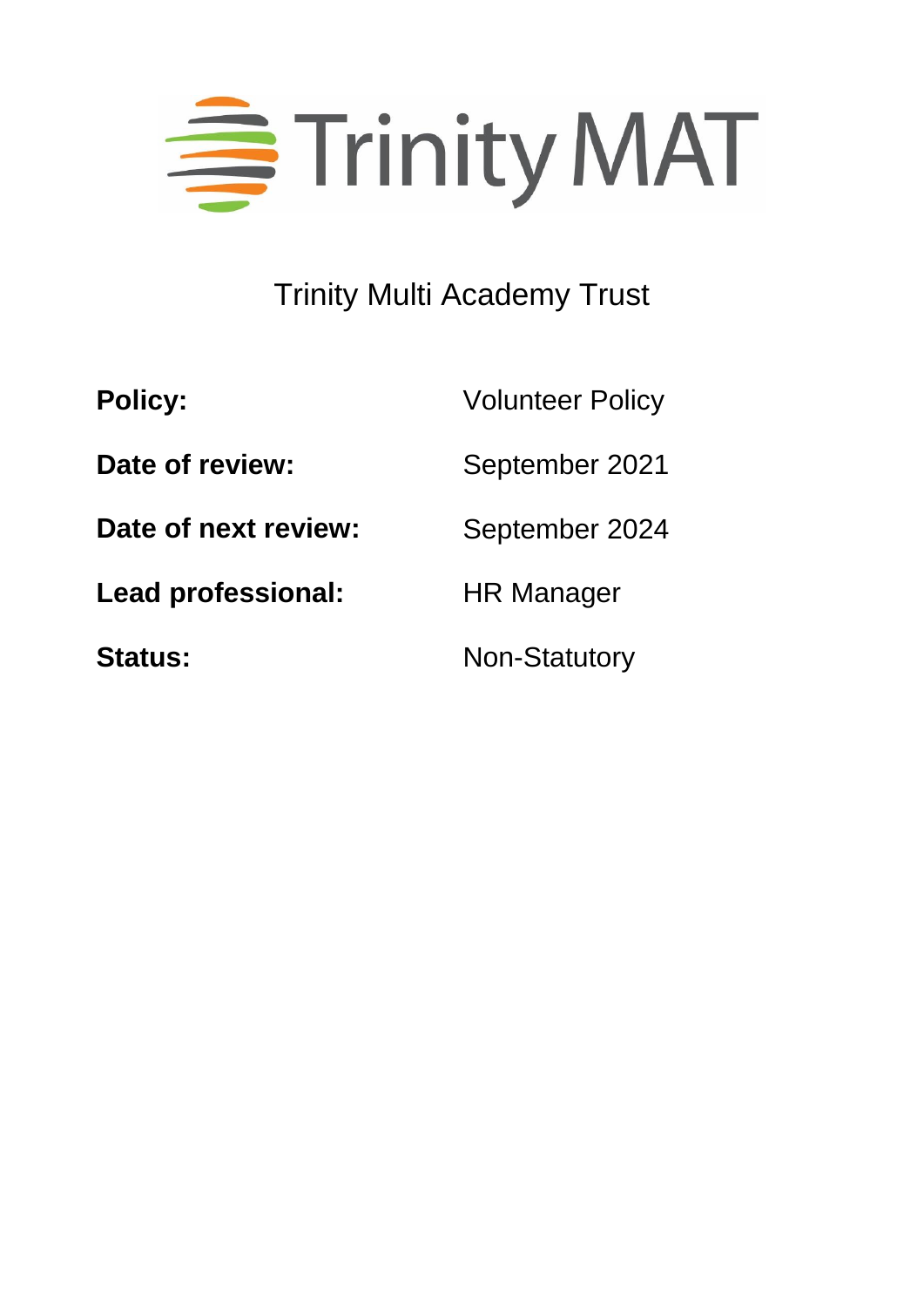# **1. Purpose of policy and guiding principles**

- 1.1 This policy outlines the process and procedures to be followed when engaging volunteers.
- 1.2 Volunteers offer their services to the trust on an unpaid basis.
- 1.3 The trust recognises that volunteers enhance the learning opportunities to students by contributing a range of skills and experiences to their academic studies. By volunteering for the trust, individuals gain a range of experiences that can be applied to their own personal or professional development.
- 1.4 Where payment is made for work the trust's employment policies apply, this includes recruitment and selection processes.
- 1.5 Where volunteers are Governors some specific statutory guidance and processes outside this policy apply and this will be co-ordinated by the Clerk to the Governors.

#### **2. Links with other policies or legislation**

- 2.1. Trinity Multi Academy Trust will treat all volunteers equally and consistently. The trust's equalities policy applies throughout all that we do.
- 2.2. Due to the nature of our organisation the Child Protection & Safeguarding and Health and Safety policies apply. In addition, all volunteers need to comply with the requirements of the current Keeping Children Safe in Education guidance.
- 2.3. All volunteers are required to read and sign the Volunteers Agreement.

### **3. Consultation**

3.1. Volunteers are not covered by the Trade Union consultation instrument.

#### **4. Volunteering opportunities**

- 4.1. Generally, each academy will offer volunteering opportunities where volunteers' skills can be matched to student learning needs. This may include mentoring, coaching or supporting students to develop their aspirations and/or career opportunities. In these cases, a member of trust staff will usually source individuals with the required skills.
- 4.2. Each academy may also agree to requests from members of the community to volunteer and enhance their personal skills. This could include ex-students who want work experience opportunities. In these cases, requests are made to each academy. The decision as to whether to agree to a request lies with a Curriculum Leader or member of the Senior Leadership Team.
- 4.3. In all cases a volunteer should meet with the Curriculum Leader or member of the Senior Leadership Team to discuss the volunteering opportunity, what they will be expected to do, the limits of their involvement and details of who will support and/or supervise them.
- 4.4. As well as tasks; times and days when the volunteer reports for duties should be agreed. Volunteers are not permitted to 'drop in'. A specified length of the opportunity should also be agreed.

#### **5. Requirements of volunteers**

- 5.1. Volunteers are required to:
	- complete a personal details form **(Appendix 1)**
	- apply for an Enhanced DBS check, if required
	- be prepared to produce photographic ID on request (when applying for a DBS check and signing in for the first time)
	- read, sign and return the Volunteers Agreement **(Appendix 2)**
	- complete any necessary training identified as necessary for the duties they will be undertaking. As a minimum all volunteers will be required to complete Child Protection, 'on-line' training provided via Educompli.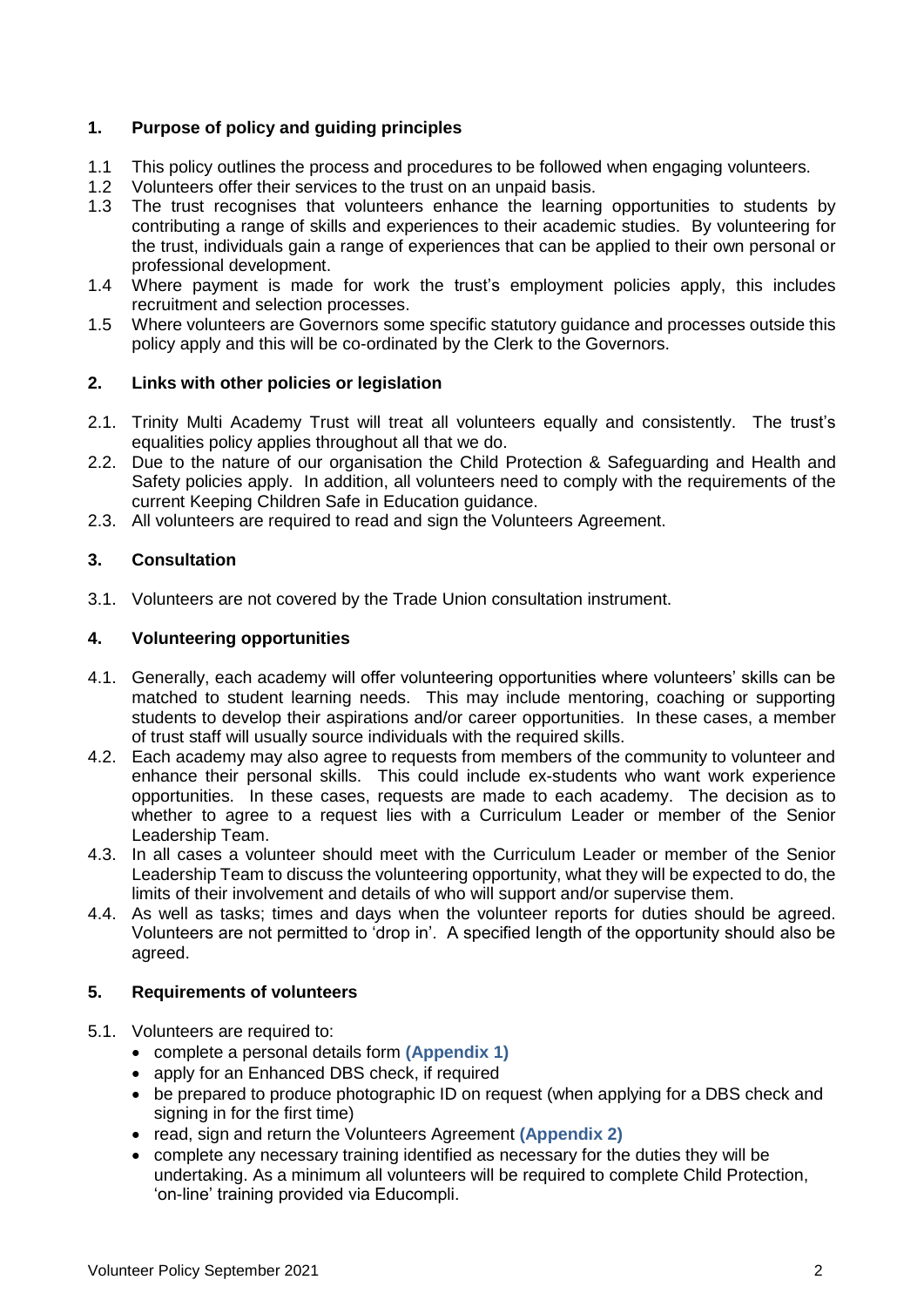- sign in at Reception when reporting for duty and await collection by a member of staff
- 5.2. The academy will:
	- provide a named supervisor/contact
	- provide training that is necessary for the duties the volunteer will be undertaking.
	- provide information on fire evacuation and first aid provision
	- retain personal records on file
	- Obtain an enhanced DBS check with children's barred list check (where required)
	- where a volunteer is not known to an academy, at least one reference will be sought
- 5.3. Each academy HR lead will maintain a register of volunteers and will update the Single Central Record (SCR) as necessary.

#### **6. Supervision and Disclosure and Barring Service (DBS) checks**

- 6.1. A DBS check is not needed for all volunteers. A DBS check is only needed when a volunteer has unsupervised access to children and young people or volunteers who work in regulated activity.
- 6.2. The flow chart in **Appendix 3** explains whether a DBS check is required. Generally, all volunteers who have unsupervised access to students require a DBS check.
- 6.3. The majority of volunteers in each academy do not have unsupervised access to students, as they are supervised by a member of staff or are shadowing members of staff, therefore they will not require a DBS check. However, each academy does reserve the right to request a check on any volunteer and it is recommended that a DBS check is obtained if full supervision cannot be guaranteed.
- 6.4. Where it is determined that a DBS check is required (due to the volunteer having unsupervised contact with children), the DBS checks will be at an enhanced level, along with a children's barred list check.

#### **7. Other considerations**

- 7.1. Insurance each academy's liability insurance extends to volunteers.
- 7.2. Child Protection all volunteers will receive Child Protection training. All volunteers will be made aware of their responsibility towards promoting the safeguarding and welfare of children and young people.
- 7.3. Code of conduct all volunteers will receive a copy of the staff code of conduct. This outlines the expectations for all adults working with our students across the trust.
- 7.4. Allegations against staff volunteers are covered by this policy. An academy will investigate allegations made about volunteers. All elements of this policy apply, including, if necessary, the requirement to refer individuals to the Disclosure and Barring Service.
- 7.5. Confidentiality all adults working in, and for, an academy in the trust are bound by a code of confidentiality.
- 7.6. IT accounts volunteers will not be given an IT account or access to IT systems.
- 7.7. ID Badges an academy's safeguarding and visitors policy applies and volunteers should wear an ID badge at all times. The academy is responsible for providing the volunteer with a visitors ID badge and with a lanyard of the appropriate colour to identify if the volunteer is to be supervised at all times.
- 7.8. Supervision all volunteers will work under the supervision of a named person. This member of staff retains the responsibility for students (and/or physical resources) at all times. Volunteers should have, and should follow, clear guidance as to the tasks undertaken and what the expected outcome should be. Volunteers should seek advice from this contact. Any issues or concerns should be reported to this person in the first instance.
- 7.9. Health and Safety each academy has a suite of H&S policies which are available on request. Volunteers should familiarise themselves with the emergency evacuation procedures and first aid provision. Any H&S training for specific tasks should be provided. Volunteers need to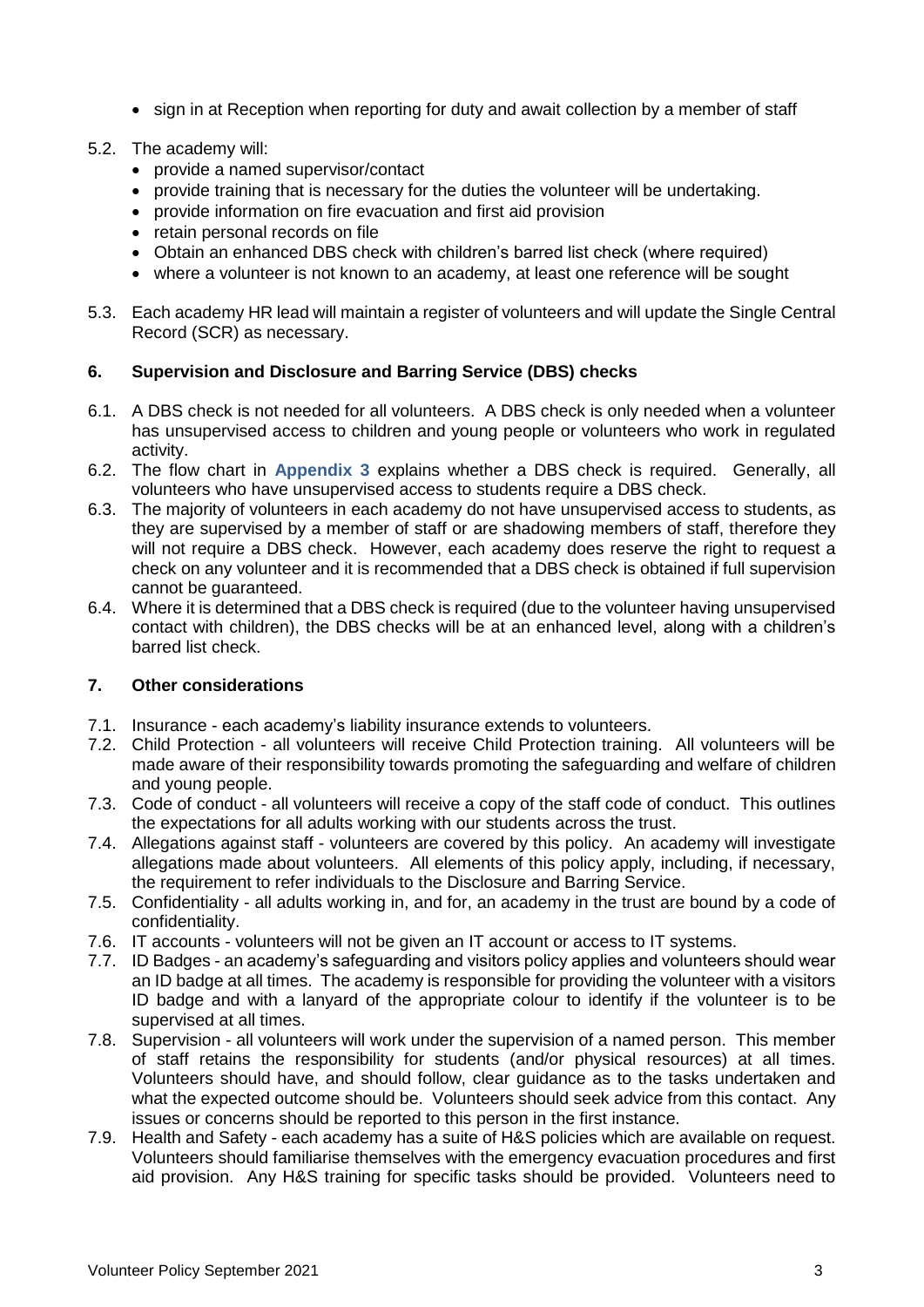exercise due care and attention and should not undertake tasks that may harm or damage their health. Any risks or hazards should be reported to their named contact.

- 7.10. Lunch/catering arrangements tea and coffee are available in the staff room. If being transported around the building, a suitable, safe and secure container should be used.
- 7.11. Refusal each academy reserves the right to refuse, or terminate a volunteering arrangement.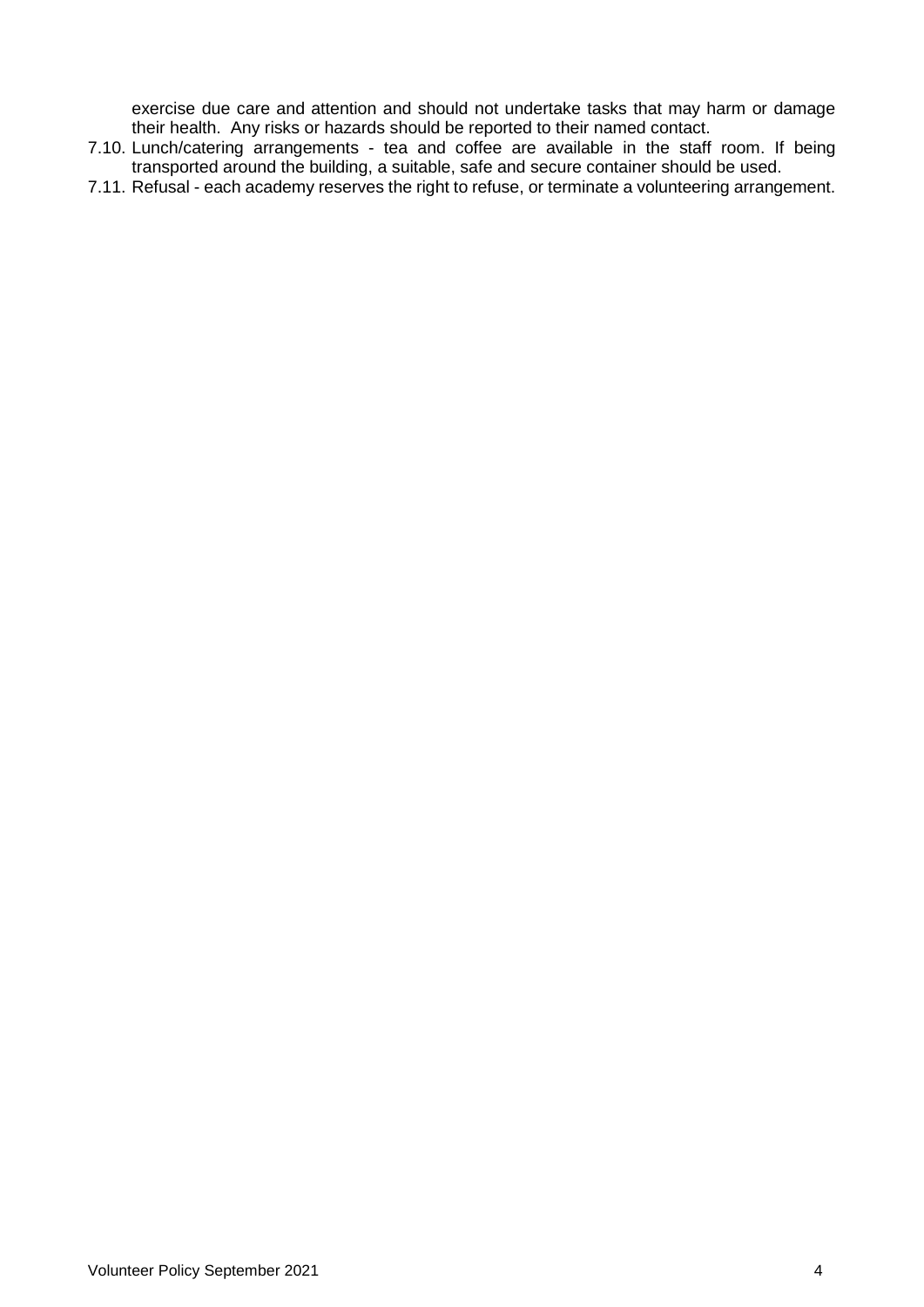# **Appendix 1 – Personal details form**



# **Volunteer personal details form**

| Title:                                                                                                                                                                                                                                                                                                                                                            | Surname:                                       | Forename:                                                             |  |
|-------------------------------------------------------------------------------------------------------------------------------------------------------------------------------------------------------------------------------------------------------------------------------------------------------------------------------------------------------------------|------------------------------------------------|-----------------------------------------------------------------------|--|
|                                                                                                                                                                                                                                                                                                                                                                   |                                                |                                                                       |  |
| Home Address:                                                                                                                                                                                                                                                                                                                                                     |                                                | Email:                                                                |  |
|                                                                                                                                                                                                                                                                                                                                                                   |                                                | Telephone (home):                                                     |  |
|                                                                                                                                                                                                                                                                                                                                                                   |                                                | Telephone (mobile):                                                   |  |
| Compulsory Declaration of any Convictions, Cautions or Reprimands, Warnings or Bind-Overs:                                                                                                                                                                                                                                                                        |                                                |                                                                       |  |
| The amendments to the Rehabilitation of Offenders Act 1974 (Exceptions) Order 1975 (2013 and<br>2020) provides that when applying for certain job roles (including voluntary work), certain convictions<br>and cautions are considered 'protected' and as such do not need to be disclosed to an employer.                                                        |                                                |                                                                       |  |
| Guidance and criteria on whether cautions and/or convictions should be disclosed can be found on the<br>government website (https://www.gov.uk/government/publications/new-guidance-on-the-rehabilitation-<br>of-offenders-act-1974). The fact that you have a criminal record will not necessarily bar you from<br>consideration for a volunteering opportunity. |                                                |                                                                       |  |
| If you answer 'yes' to either of the following questions, you must disclose details:                                                                                                                                                                                                                                                                              |                                                |                                                                       |  |
| 1. Do you have any unspent conditional cautions or convictions under the Rehabilitation of<br>Offenders Act 1974?                                                                                                                                                                                                                                                 |                                                |                                                                       |  |
| 2. Do you have any adult cautions (simple or conditional) or spent conviction that are not<br>protected as defined by the Rehabilitation of Offenders Act 1974 (Exceptions) Order 1975<br>(Amendment) (England and Wales) order 2020?                                                                                                                             |                                                |                                                                       |  |
| Any declarations should be emailed to hrsupport@trinitymat.org. A failure to disclose any unspent<br>and/or non-protected offences, may result in a volunteering agreement being terminated.                                                                                                                                                                      |                                                |                                                                       |  |
|                                                                                                                                                                                                                                                                                                                                                                   |                                                |                                                                       |  |
| Car Registration:                                                                                                                                                                                                                                                                                                                                                 |                                                | Emergency contact information:                                        |  |
|                                                                                                                                                                                                                                                                                                                                                                   |                                                | Name:                                                                 |  |
|                                                                                                                                                                                                                                                                                                                                                                   |                                                | Contact number:                                                       |  |
| should be aware of:                                                                                                                                                                                                                                                                                                                                               | Please detail below any access arrangements we | Please detail below any medical information we<br>should be aware of: |  |
|                                                                                                                                                                                                                                                                                                                                                                   |                                                |                                                                       |  |
|                                                                                                                                                                                                                                                                                                                                                                   |                                                |                                                                       |  |

Please return this completed form to HR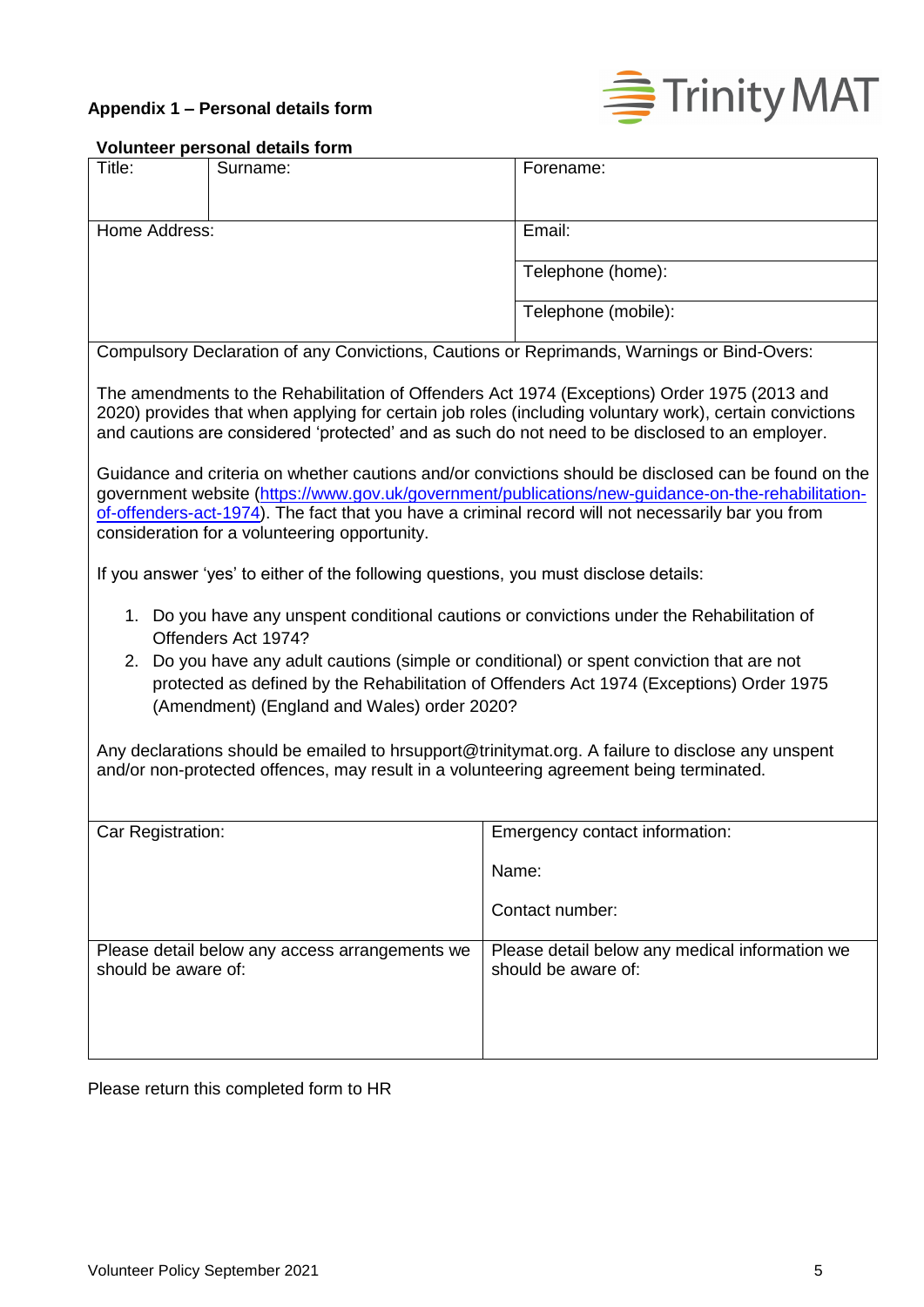

#### **Name of volunteer:**

Named academy contact:

|                                                                                                                                                                                                                                                                                                        | Please tick |
|--------------------------------------------------------------------------------------------------------------------------------------------------------------------------------------------------------------------------------------------------------------------------------------------------------|-------------|
| I confirm there is no reason why I should not work with children and young people.                                                                                                                                                                                                                     |             |
| I confirm that I have read Keeping Children Safe in Education (Part 1).                                                                                                                                                                                                                                |             |
| I confirm that I have read the academy's Code of Conduct for staff and volunteers<br>and will abide by these expectations. (Please be particularly aware of our social<br>media expectations).                                                                                                         |             |
| I confirm that I have reviewed the academy's Health and Safety Induction<br>Presentation (including fire evacuation and first aid procedures)                                                                                                                                                          |             |
| I understand that I need to complete Child Protection 'on-line' training                                                                                                                                                                                                                               |             |
| I understand that as a volunteer without a DBS Enhanced check I should not have<br>unsupervised contact with students. I understand that I should report this to the Child<br>Protection officer to ensure that I do not put myself in a difficult position (to delete if<br>enhanced DBS is in place) |             |
| I understand that as a volunteer I am required to follow the guidance given to me,<br>and I will seek advice from my named contact in the first instance. I also understand<br>this is the person I should raise any issues or concerns with.                                                          |             |
| I will contact the academy if I am unable to attend as expected, and will provide as<br>much notice as possible.                                                                                                                                                                                       |             |
| I understand that I need to exercise due care and attention during my time in the<br>academy and should not undertake tasks that may harm or damage my health. Any<br>risks or hazards should be reported to the contact above.                                                                        |             |
| I will wear my name badge at all times and will sign in and out via the inventory<br>system on my arrival and departure.                                                                                                                                                                               |             |
| I understand that as an adult I will be expected to role model behaviour, attitude and<br>profession standards to students at all times.                                                                                                                                                               |             |

| Signed: | Date: |
|---------|-------|
|---------|-------|

Please return this completed agreement to HR contact.